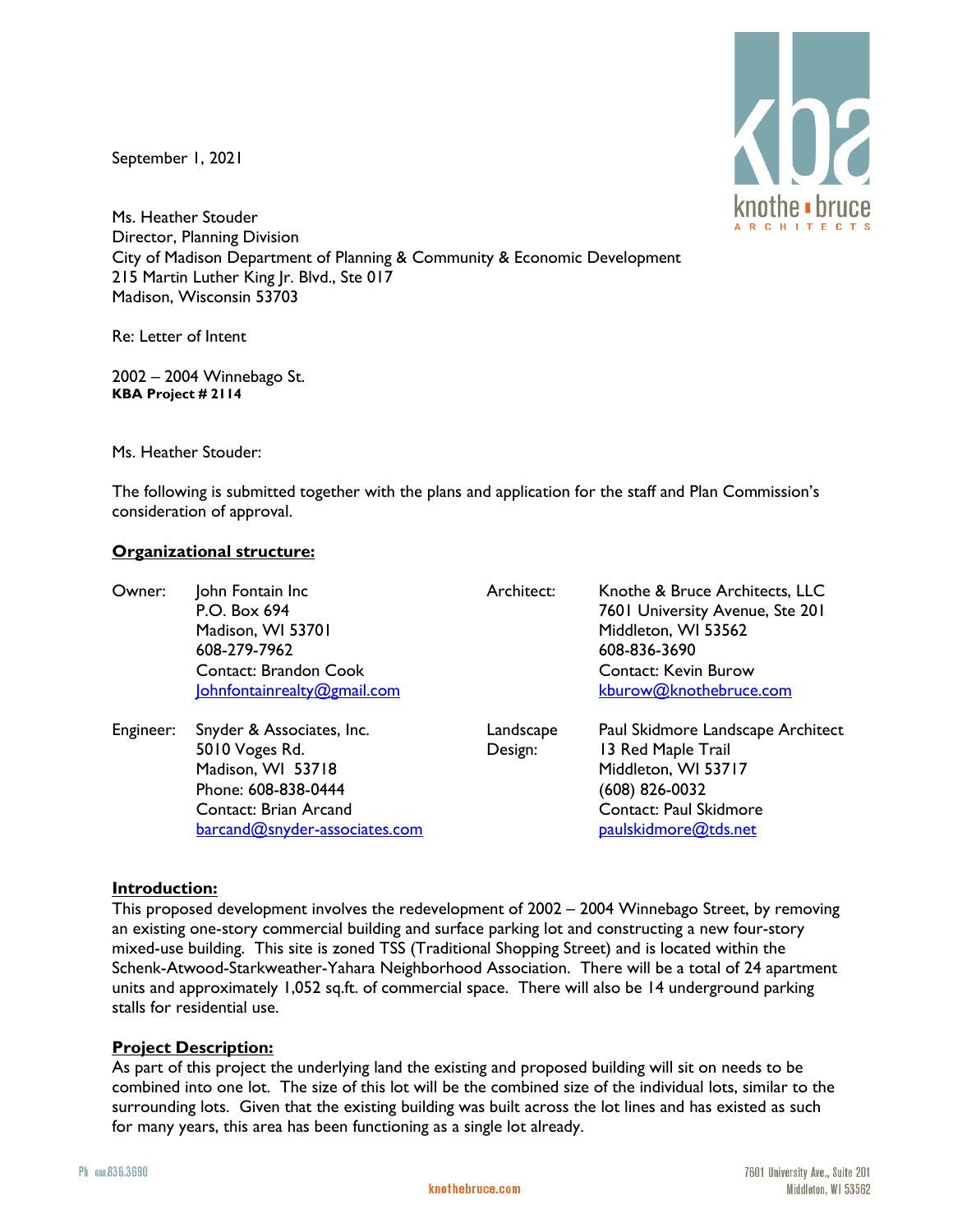Letter of Intent – Land Use 2002 – 2004 Winnebago Street September 1, 2021 Page 2 of 3

The proposed building has been designed to be in context with the neighboring structures while still contributing a unique experience. The front façade will be masonry accented with stone and siding, with storefront glass at the first-floor level and taller windows for the above apartments. This façade has been broken into various width façade elements that are close to the sidewalk with a recess between to create a dynamic frontage that mirrors the surrounding storefronts. The garage access is located along the side of the building and is recessed down a level. This helps to maintain the existing rhythm on this block by maintaining primary storefronts with driveways located along many of them.

The first-floor commercial space is the primary façade use on Winnebago Street, and its presence on the corner of Winnebago Street and S. Second Street is a strong connecting point between the development and the surrounding commercial spaces. The fourth floor stepback maintains the scale of the neighborhood while providing an outdoor space that connects the residents to the neighborhood. The overall height of this building respects the surrounding develops, and the use of a flat roof is also compatible with several other commercial and multi-family buildings located on Winnebago Street.

## **City and Neighborhood Input:**

We have met with the City on several occasions for this proposed development including meetings with Staff and attending a DAT Meeting and this input has helped shape this proposed development. A neighborhood meeting was held, led by Kevin Firchow and Alder Brian Benford; feedback from the neighborhood and the Alder has been taken into consideration.

## **Demolition Standards**

The structure to be removed has served the community well but has surpassed its intended use. It has no historic significance to this area. It is out of character and is not a landmark structure, nor is it of an uncommon or unusual design or method of construction, and as such should meet the demolition criteria. We believe the demolition standards can be met, and a Re-use and Recycling Plan will be submitted prior to the deconstruction of the existing commercial structure.

#### **Conditional Use approvals:**

The proposed redevelopment requires a conditional use to allow for a residential building with more than 3 stories and for less than 50% of street frontage as commercial space. The proposed building's size, scale and use are consistent with the City's Comprehensive Plan for this property, which calls for Neighborhood Mixed Use in 2-4 stories.

#### **Site Development Data:**

| Densities:            |                                                     |
|-----------------------|-----------------------------------------------------|
| Lot Area              | 10,191 S.F. / .23 acres                             |
| <b>Dwelling Units</b> | 24 DU                                               |
| Lot Area / D.U.       | 425 S.F./D.U.                                       |
| Density               | 104 units/acre                                      |
| Open Space            | 2,842 S.F. (960 S.F. Min. Required)                 |
| Open Space / Unit     | 118 S.F./Unit (40 S.F./Unit Required)               |
| Lot Coverage          | 8,356 S.F. = 82% of total lot $(85\% \text{ Max.})$ |
|                       |                                                     |

Building Height: 4 Stories